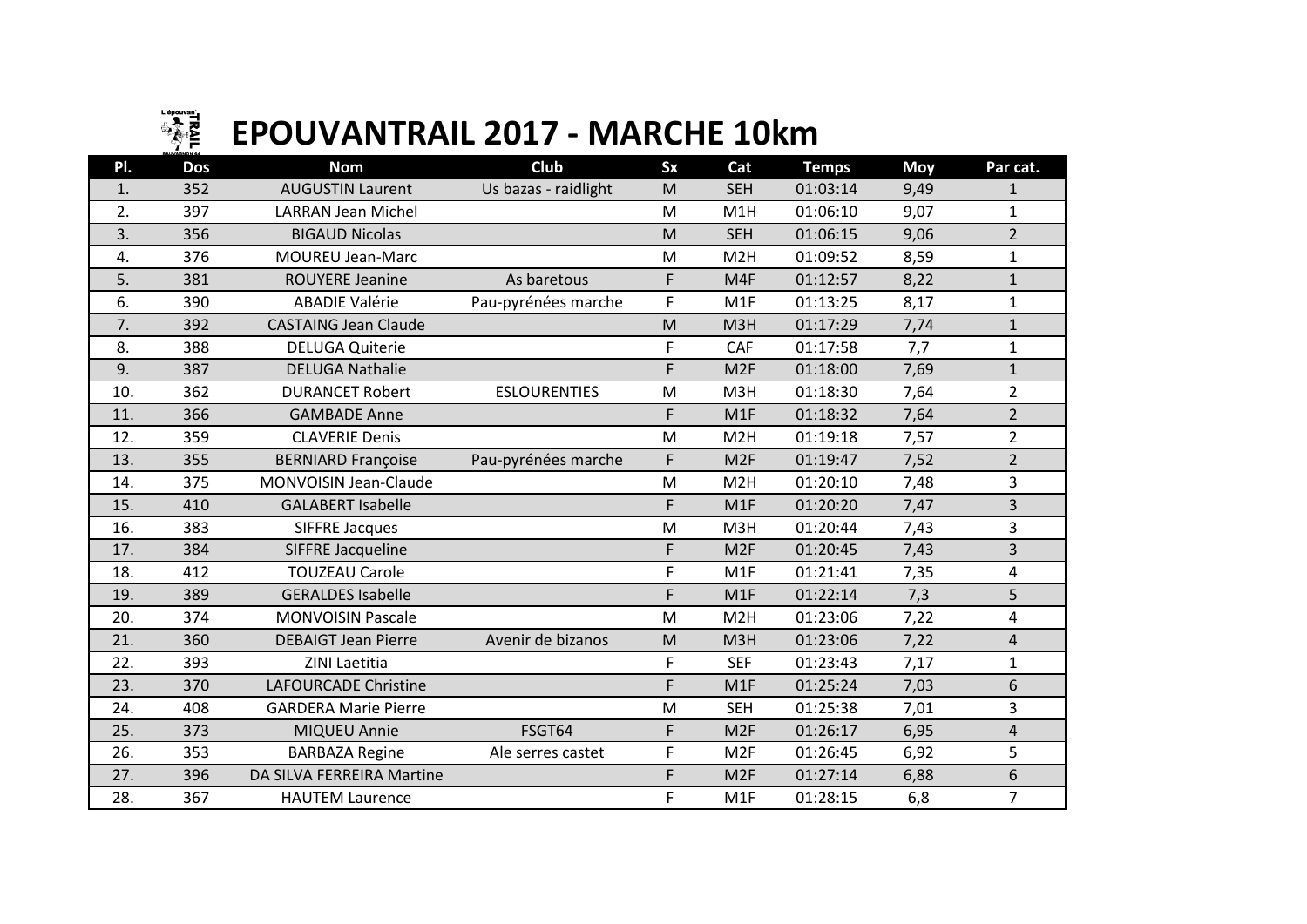

## **EPOUVANTRAIL 2017 - MARCHE 10km**

| PI. | <b>Dos</b> | <b>Nom</b>                   | Club        | <b>Sx</b>                                                                                                  | Cat             | <b>Temps</b> | <b>Moy</b> | Par cat.       |
|-----|------------|------------------------------|-------------|------------------------------------------------------------------------------------------------------------|-----------------|--------------|------------|----------------|
| 29. | 357        | <b>BROCHET Chrystele</b>     |             | F                                                                                                          | M <sub>2F</sub> | 01:28:15     | 6,8        | 7              |
| 30. | 391        | <b>FITTE REY Florence</b>    |             | F                                                                                                          | M1F             | 01:28:42     | 6,76       | 8              |
| 31. | 382        | ROUYERE Christian            | As baretous | M                                                                                                          | M3H             | 01:28:44     | 6,76       | 5              |
| 32. | 364        | FILIU Nathalie               |             | F                                                                                                          | M <sub>2F</sub> | 01:29:47     | 6,68       | 8              |
| 33. | 399        | <b>CLABE Isabelle</b>        |             | F                                                                                                          | M <sub>2F</sub> | 01:30:25     | 6,64       | 9              |
| 34. | 411        | <b>AZABANT Sylvie</b>        |             | F                                                                                                          | M <sub>2F</sub> | 01:30:25     | 6,64       | 10             |
| 35. | 395        | <b>LEAL FERNANDES Celine</b> |             | F                                                                                                          | M1F             | 01:31:02     | 6,59       | 9              |
| 36. | 394        | <b>LAL FERNANDES Oriane</b>  |             | F                                                                                                          | <b>BEF</b>      | 01:31:08     | 6,58       | $\mathbf{1}$   |
| 37. | 365        | <b>GALLART Christelle</b>    |             | F                                                                                                          | M1F             | 01:33:59     | 6,38       | 10             |
| 38. | 379        | RAVI Dominique               |             | F                                                                                                          | M1F             | 01:33:59     | 6,38       | 11             |
| 39. | 406        | <b>BUGARD Corinne</b>        |             | F                                                                                                          | M1F             | 01:34:27     | 6,35       | 12             |
| 40. | 409        | PINTE CANA Veronique         |             | F                                                                                                          | M <sub>2F</sub> | 01:34:27     | 6,35       | 11             |
| 41. | 378        | PICHARD Alain                |             | $\mathsf{M}% _{T}=\mathsf{M}_{T}\!\left( a,b\right) ,\ \mathsf{M}_{T}=\mathsf{M}_{T}\!\left( a,b\right) ,$ | M3H             | 01:34:31     | 6,35       | 6              |
| 42. | 385        | <b>VERE Caroline</b>         |             | F                                                                                                          | <b>SEF</b>      | 01:34:52     | 6,32       | $\overline{2}$ |
| 43. | 351        | <b>ARLEN Natacha</b>         |             | F                                                                                                          | <b>SEF</b>      | 01:34:52     | 6,32       | $\overline{3}$ |
| 44. | 398        | <b>FALCO Lola</b>            |             | F                                                                                                          | <b>SEF</b>      | 01:34:55     | 6,32       | 4              |
| 45. | 361        | <b>DUPUY Valerie</b>         |             | F                                                                                                          | M <sub>2F</sub> | 01:36:10     | 6,24       | 12             |
| 46. | 386        | YANNOVITCH Karin             |             | F                                                                                                          | M1F             | 01:36:11     | 6,24       | 13             |
| 47. | 363        | <b>EUGENIE Delphine</b>      |             | F                                                                                                          | M1F             | 01:36:12     | 6,24       | 14             |
| 48. | 377        | <b>ORY Fabienne</b>          |             | F                                                                                                          | M1F             | 01:36:12     | 6,24       | 15             |
| 49. | 358        | <b>CAMES Marylène</b>        |             | F                                                                                                          | M1F             | 01:38:02     | 6,12       | 16             |
| 50. | 369        | <b>JORAJURIA Mirentxu</b>    |             | M                                                                                                          | M1H             | 01:38:03     | 6,12       | $\overline{2}$ |
| 51. | 372        | MIQUEU Valérie               | Asct        | F                                                                                                          | <b>SEF</b>      | 01:38:47     | 6,07       | 5              |
| 52. | 354        | <b>BARUCQ Laurence</b>       |             | F                                                                                                          | M1F             | 01:46:12     | 5,65       | 17             |
| 53. | 371        | <b>LASSUS Fabienne</b>       |             | F                                                                                                          | <b>SEF</b>      | 01:46:14     | 5,65       | 6              |
| 54. | 407        | <b>GODART Maud</b>           |             | F                                                                                                          | M1F             | 01:46:28     | 5,64       | 18             |
| 55. | 401        | <b>LEONIE Michele</b>        |             | F                                                                                                          | M <sub>2F</sub> | 02:03:50     | 4,85       | 13             |
| 56. | 402        | <b>VIGNOLLES Fositte</b>     |             | ${\sf M}$                                                                                                  | M3H             | 02:03:51     | 4,84       | $\overline{7}$ |